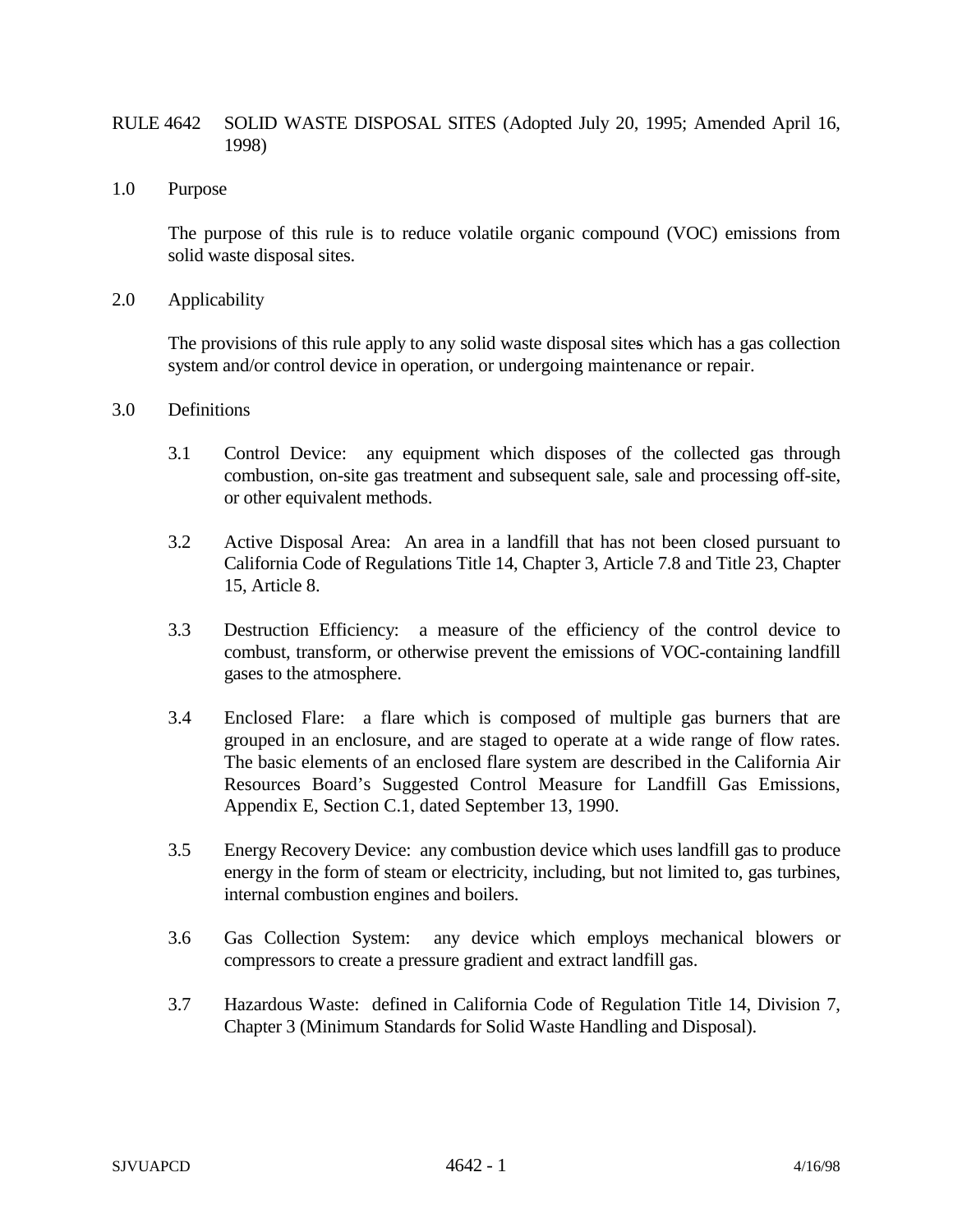- 3.8 Landfill: any location within the solid waste disposal site used for the permanent disposal of waste where the organic portion of the waste is subject to the natural process of aerobic and anaerobic decomposition.
- 3.9 Landfill Gas: any untreated, raw gas derived through a natural process from the decomposition of organic waste deposited in a landfill, from the evolution of organic species in the waste, or from chemical reactions of substances in the waste.
- 3.10 Maintenance: work performed on a gas collection system and/or control device in order to ensure continued compliance with District rules, regulations, and/or Permits to Operate, and to prevent its failure or malfunction.
- 3.11 Minimization: the shutting of valves, insertion of sewer plugs, or any other similar method that reduces emissions of landfill gas to the atmosphere.
- 3.12 Non-repeatable, Momentary Readings: indications of the presence of organic gases on a portable hydrocarbon detection instrument which persist for less than five seconds and do not recur when the sampling probe is placed in the same location.
- 3.13 Open Flare: a vertically or horizontally oriented open pipe flare from which gases are released into the air before combustion is commenced.
- 3.14 Operator: the owner of a solid waste disposal site and any other person who through lease, franchise agreement, or any other arrangement with the landowner becomes responsible to the APCO for the following requirements for a solid waste disposal site:
	- 3.14.1 Obtaining Authority to Construct and/or Permit to Operate for a gas collections system and control device;
	- 3.14.2 Complying with all applicable local air pollution requirements;
	- 3.14.3 The physical operation of the gas collection system and control device; and
	- 3.14.4 Maintaining the gas collection system and control device during the post closure maintenance period.
- 3.15 Portable Hydrocarbon Detection Instrument: a hand held hydrocarbon analyzer using detector types which include, but are not limited to, conductivity, flame ionization, catalytic oxidation, infrared absorption, and photo-ionization, which meet the requirements of USEPA Test Method 21, 40 CFR Part 60.
- 3.16 Repair: work performed on a gas collection system and/or control device in order to return it to compliance with District rules, regulations and/or Permits to operate.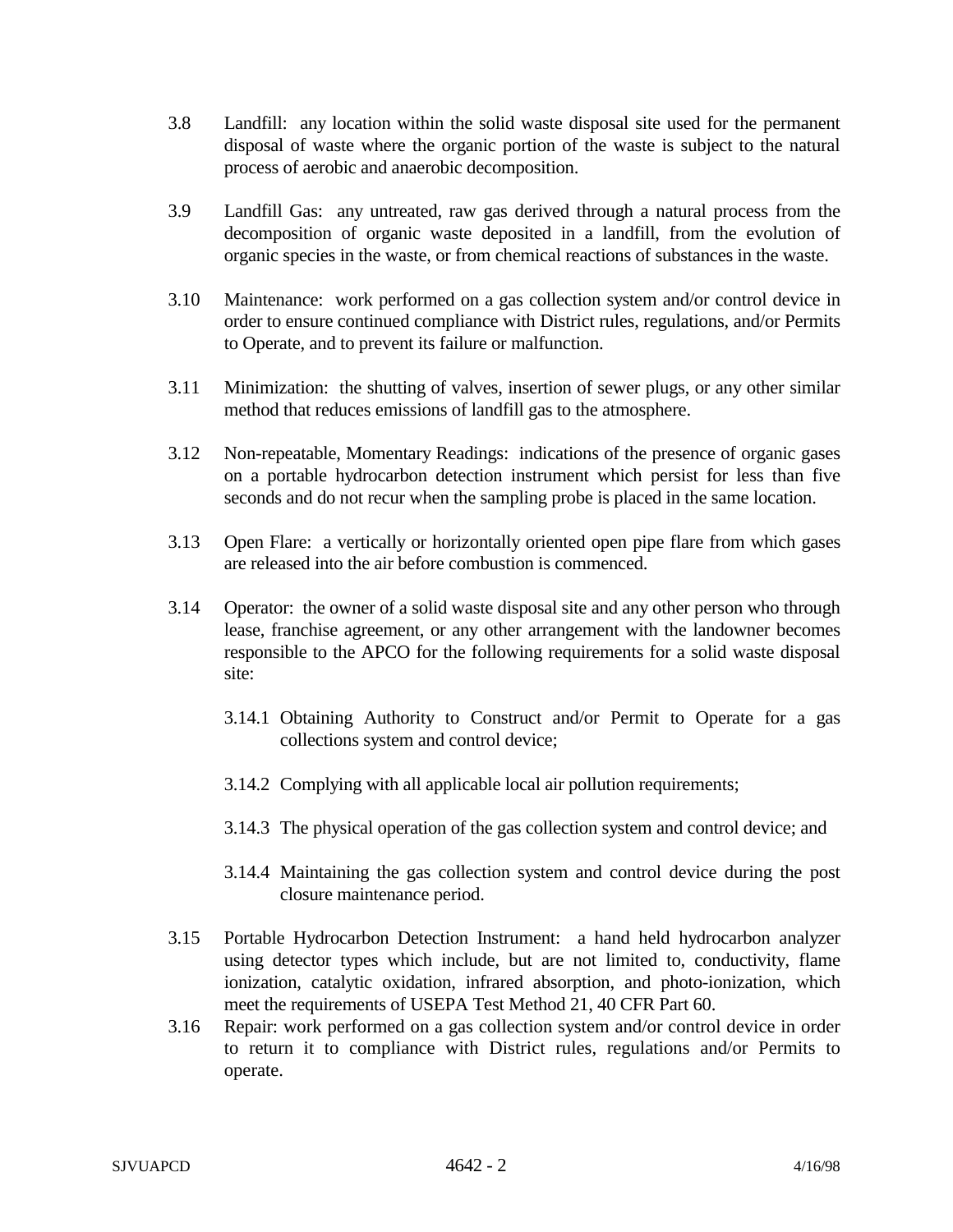- 3.17 Solid Waste: all putrescible and non-putrescible solid, semisolid, and liquid wastes, including garbage, trash, refuse, paper, rubbish, ashes, industrial wastes, vehicles and parts thereof, discarded home and industrial appliances, manure, vegetable or animal solid and semisolid wastes, sludge, and other discarded solid and semisolid wastes.
- 3.18 Solid Waste Disposal Site: the place, location, tract of land, area, or premises in use, intended to be used, or which has been used for the landfill disposal of wastes and/or evaporation of liquid chemical wastes.
- 3.19 Total Organic Compounds: all hydrocarbon compounds containing hydrogen and carbon with or without other chemical elements.
- 3.20 Volatile Organic Compound (VOC): defined in Rule 1020 (Definitions).

# 4.0 Exemptions

- 4.1 The requirements of this rule shall not apply to:
	- 4.1.1 Active disposal areas in a landfill.
	- 4.1.2 Any solid waste disposal site which is subject to the requirements of 40 CFR 60 Subpart WWW (Standards of Performance for Municipal Solid Waste Landfills), or Subpart Cc (Emission Guidelines and Compliance Times for Municipal Solid Waste Landfills).
	- 4.1.3 Hazardous waste disposal sites.
- 4.2 The requirements of Section 5.1 and 5.2 shall not apply to solid waste disposal sites during maintenance of the landfill gas collection system and/or control device provided the requirements of Section 5.4 are met.
- 4.3 For existing facilities, the installation or modification of an emission control technique performed solely for the purpose of compliance with the requirements of this rule shall be exempt from Best Available Control Technology and Offset requirements of Rule 2201 (New and Modified Stationary Source Review Rule) for all air pollutants provided the conditions in Sections 4.3.1 through 4.3.4 are met.
	- 4.3.1 there shall be no change in the physical or operational design of the existing facility, except for those changes to the design needed for the installation or modification of the emission control technique itself;
	- 4.3.2 there shall be no change in the permitted rating or permitted operating schedule of the permitted unit;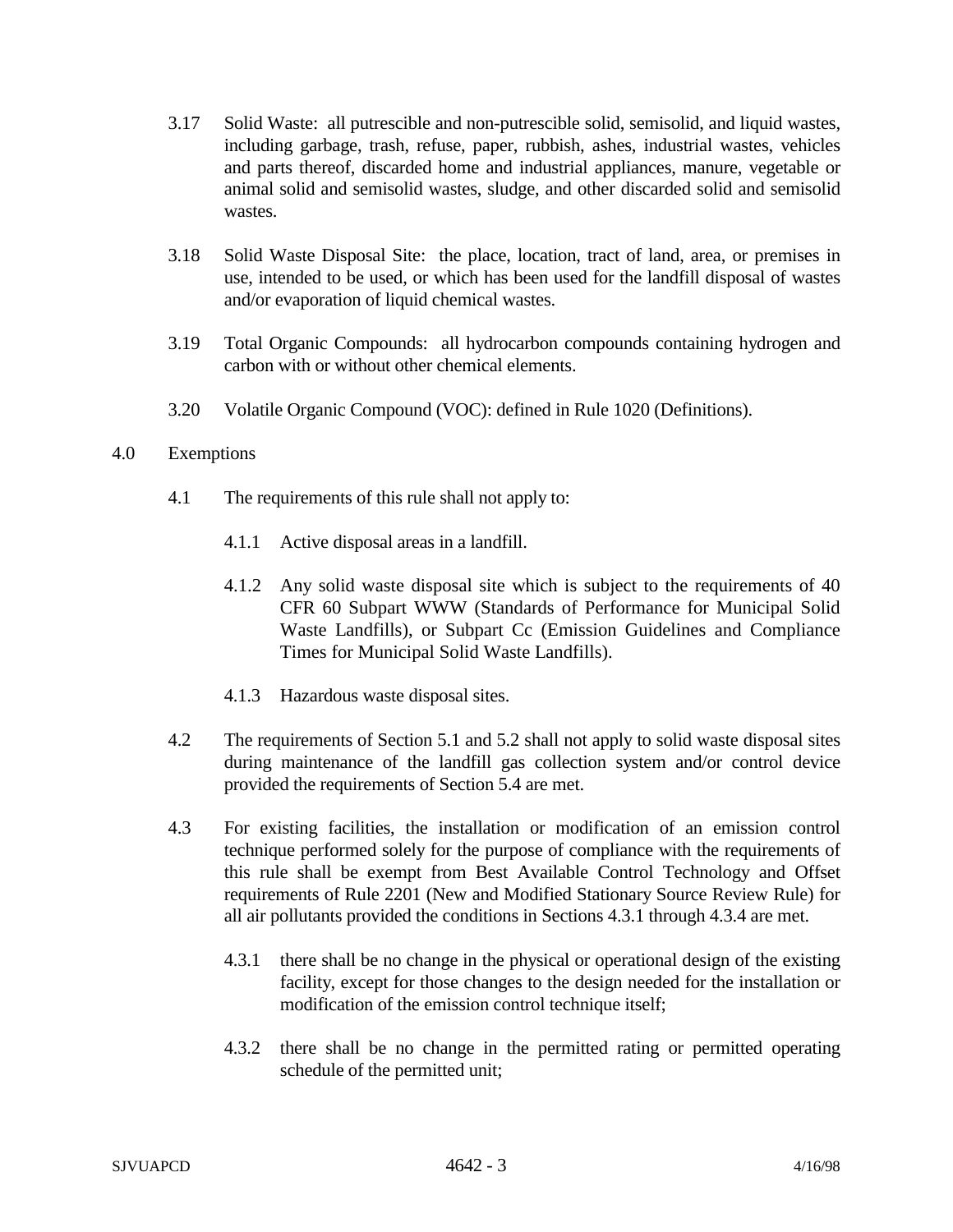- 4.3.3 there shall no increase in emissions from the stationary source that will cause or contribute to any violation of a National Ambient Air Quality Standard, Prevention of Significant Deterioration increment, or Air Quality Related Value in Class I areas; and
- 4.3.4 the project shall not result in an increase in permitted emissions or potential to emit of more than 25 tons per year of NOx, or 25 tons per year of VOC, or 15 tons per year of SOx, or 15 tons per year of PM-10, or 50 tons per year of CO.
- 5.0 Requirements
	- 5.1 Solid Waste Disposal Site Gas Collection System
		- 5.1.1 The gas collection system shall be operated in such a manner that the surface emissions testing of the landfill shows the concentrations of total organic compounds (measured as methane) do not exceed 1,000 ppmv at any point on the surface of the solid waste disposal site or along the gas transfer path of the gas collection system. Sampling ports shall be installed on each well head. Surface emissions testing shall be conducted according to Section 6.1.1.
		- 5.1.2 The gas collection system shall be operated in a manner which maximizes the amount of landfill gas extracted while preventing overdraw that can cause fires or damage the gas collection system.
		- 5.1.3 All landfill gas collected by a gas collection system shall be controlled by a control device which meets the requirements of Section 5.2.
	- 5.2 Control Device
		- 5.2.1 Except for control devices subject to Section 5.2.2, a control device shall achieve a VOC destruction efficiency of at least 98 percent by weight, or reduce the VOC concentration to 20 ppmv or less (measured as methane) corrected to 3 percent oxygen.
		- 5.2.2 For control devices which have an Authority to Construct issued prior to July 20, 1995, such control devices shall achieve a destruction efficiency of at least 90 percent by weight or reduce the VOC concentration to 30 ppmv or less (measured as methane) corrected to 3 percent oxygen.
		- 5.2.3 Compliance with the VOC destruction efficiency requirement shall be verified in accordance with Section 6.1.4 and 6.3.2.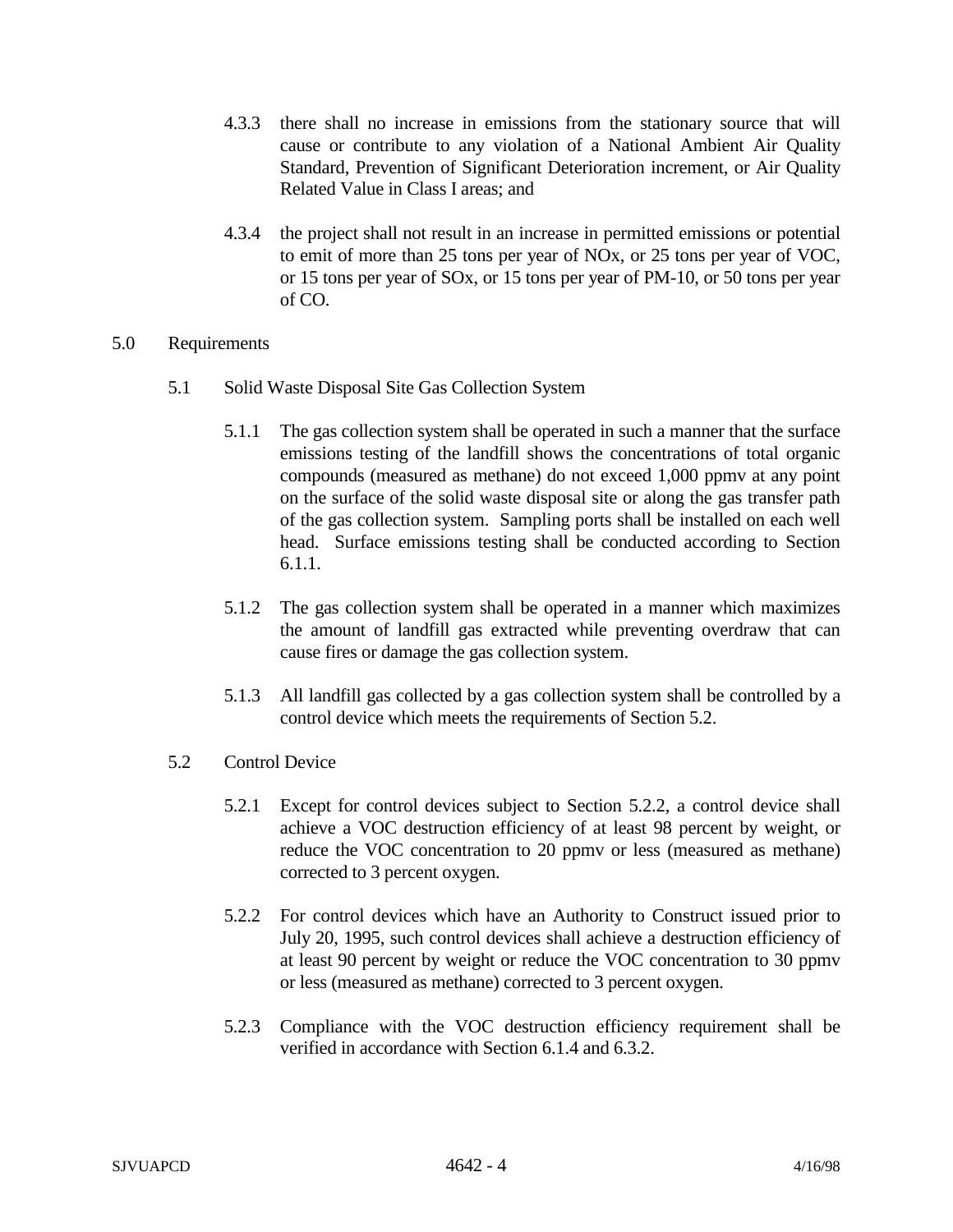- 5.2.4 An enclosed flare or an open flare may be used as a control device provided the operator submits, for approval by the APCO, a flare manufacturer's written guarantee and supporting data to demonstrate that the flare achieves the VOC destruction efficiency in Section 5.2.1 or 5.2.2. The operator shall maintain and operate the flare according to the manufacturer's specification, and shall meet the following operational requirements:
	- 5.2.4.1 An enclosed flare shall be operated in accordance with the applicable provisions of 40 CFR 60.756(b) and 40 CFR 60.18.
	- 5.2.4.2 An open flare shall be operated in accordance with the applicable provisions of and 40 CFR 60.756(c) and 40 CFR 60.18.
- 5.3 Emission Control During Excavation of Solid Waste

Whenever buried solid waste is brought to the surface during the installation or preparation of wells, trenches, piping, or other equipment or when landfill solid waste is excavated or moved, the operator shall cover the excavated solid waste using fresh soil, plastic sheeting, or vapor retarding foam as necessary in order to prevent odorous emissions and to minimize the release of landfill gas.

5.4 Emission Control During Maintenance

During maintenance of the gas collection system and/or control device the following conditions shall be met:

- 5.4.1 Notify the APCO by telephone at least 24 hours before performing any maintenance work that requires the system to be shutdown. The notification shall include a description of work, the date work will be performed and the amount of time needed to complete the maintenance work.
- 5.4.2 Emissions of landfill gas to the atmosphere shall be minimized during shutdown.
- 5.4.3 The gas collection system and/or control device shall not be shut down for more than 144 cumulative hours in any calendar year.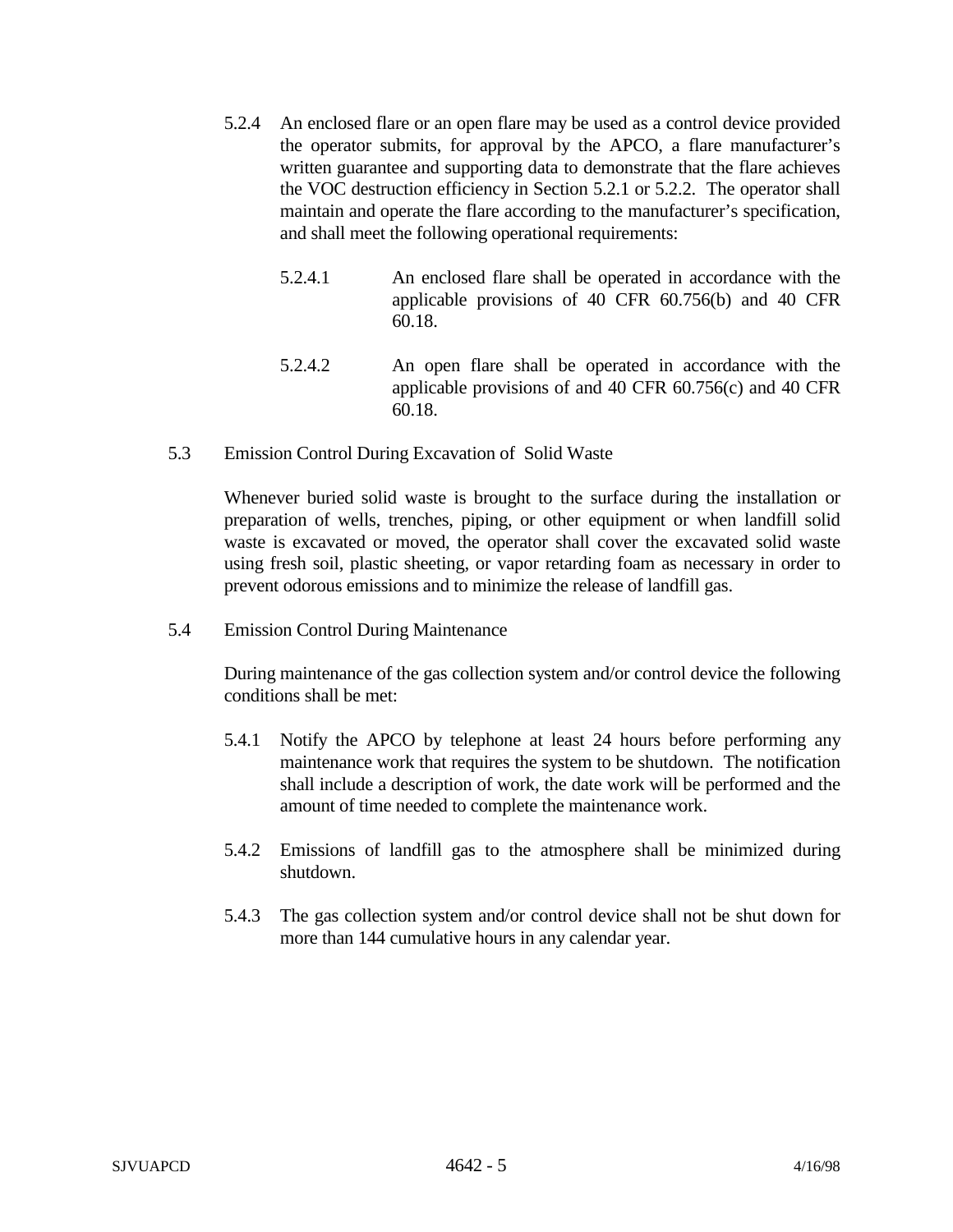#### 6.0 Administrative Requirements

#### 6.1 Test Methods

6.1.1 Surface Emissions Testing

The operator shall perform the surface emission testing of solid waste disposal sites in accordance with Sections 6.1.1 and 6.3.1 to insure the requirements of Section 5.1 are met. Prior to testing, the operator shall submit a written Surface Emission Testing Protocol for approval by the APCO. The testing protocol shall meet the following requirements:

- 6.1.1.1 Testing shall be conducted using a portable hydrocarbon detection test instrument. The instrument shall be calibrated before and after each test using zero air and an approximately 500 parts per million by volume (ppmv) methane based standard calibration gas in accordance with the manufacturer's recommendations. The instrument serial number and instrument calibration data shall be recorded for each calibration and maintained as a permanent record.
- 6.1.1.2 Testing shall be performed by holding the detector probe within three inches of the surface while walking a pattern of parallel paths not more than 90 feet apart over the entire surface area of the solid waste disposal site which contains buried refuse, and along the gas transfer path of the gas collection system. The operator shall monitor the instrument readings at least once every 30 seconds, at normal walking speed (approximately 2 miles per hour), record only the readings that exceed 1,000 ppmv, and geographically locate the specific area on the landfill surface where the exceedances occur. Cracks, holes and other breaches in the solid waste disposal site cover, as well as areas where buried waste interfaces with undisturbed native soil, shall be tested. Sampling is not required on steep slopes or other areas posing an unavoidable hazard to testing personnel.
- 6.1.1.3 Testing shall be terminated when the average wind speed exceeds five miles per hour or the instantaneous wind speed exceeds ten miles per hour. Average wind speed shall be determined on a ten-minute average using an on-site anemometer. The APCO may approve exceptions to the wind speed requirement for solid waste disposal sites which consistently have winds in excess of these limits.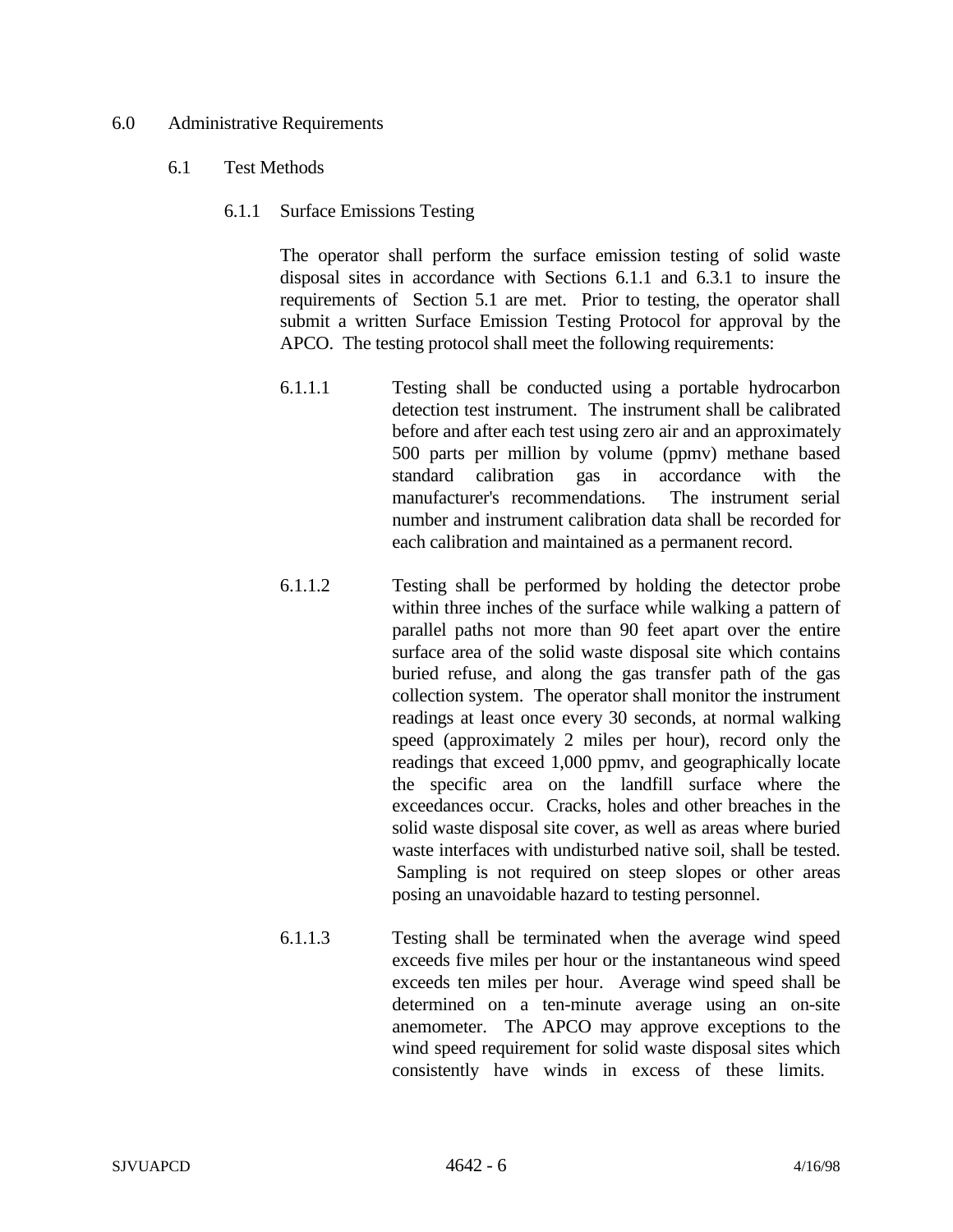Application for this exemption must be made in writing prior to testing.

- 6.1.1.4 Testing shall be conducted when the solid waste disposal site is dry and no rain is falling. The site is considered dry when there has been no rain for 72 hours prior to testing.
- 6.1.2 Measurement of the volumetric flow shall be performed using CARB Method 2.
- 6.1.3 Heating value of process gas shall be determined by using the latest revision of test method ASTM D1826 or ASTM D3588.
- 6.1.4 The destruction efficiency of the control device shall be evaluated as follows:
	- 6.1.4.1 The operator shall measure, in dry standard cubic feet, the volumetric flow rate of the collected landfill gas entering the control device and the volumetric flow rate of the control device effluent gases;
	- 6.1.4.2 Simultaneous grab samples shall be taken at the inlet to the control device and in the control device. The VOC concentrations of the samples shall be determined by using USEPA Test Method 25;
	- 6.1.4.3 The control device destruction efficiency shall be computed using the following equation:

Definition Efficiency = 
$$
[1 - \frac{VOC_0 \times \text{exhaust flow}}{VOC_1 \times \text{inlet flow}}] \times 100\%
$$

\nWhere:

- $VOC<sub>o</sub>$  = measured concentration of VOC in the control device exhaust
- $VOC_i$  = measured concentration of VOC in the landfill gas entering the control device

## 6.2 Recordkeeping

The operator shall maintain the following written records for a period of five years from the date of each entry. The records shall be made available during normal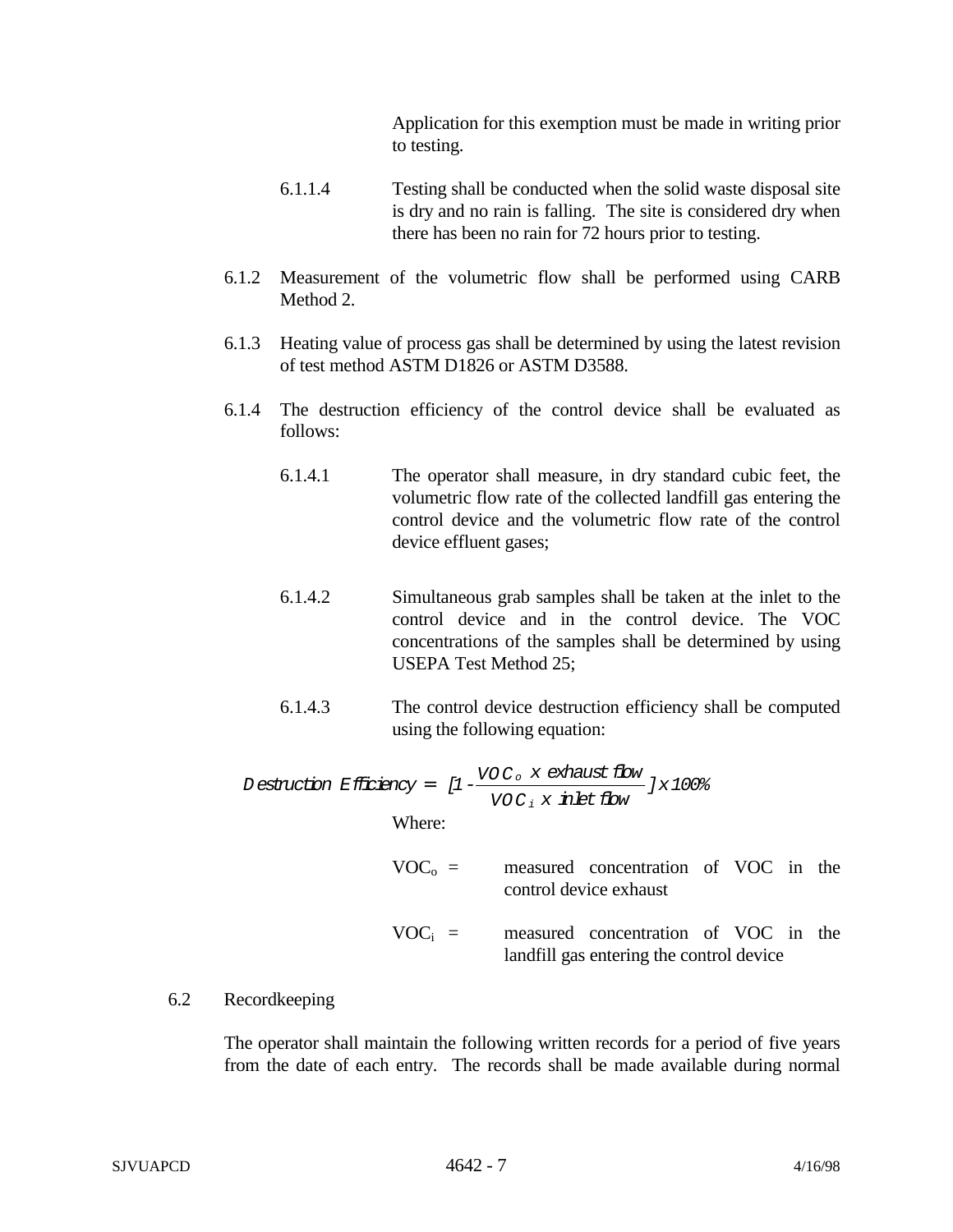business hours from Monday through Friday, and shall be submitted to the APCO upon request.

- 6.2.1 Records of surface emissions tests including: the time; weather conditions, including precipitation records; areas sampled; calibration records; and test results.
- 6.2.2 If applicable, emission control device source test reports showing the VOC destruction efficiency.
- 6.2.3 If applicable, records of flare combustion temperature including the dates and times of temperature readings, net heating value of landfill gas being combusted, volumetric gas flow rate and flare exit velocity.
- 6.2.4 Maintenance-related or other collection system and control device downtime, including individual well shutdown.
- 6.3 Compliance Testing

The operator shall notify the District not later than 30 days prior to any compliance test required by Section 6.3.1 and 6.3.2. Compliance test reports shall be submitted to the District within 60 days of completion of testing.

- 6.3.1 Surface emissions testing performed to evaluate the effectiveness of a gas collection system shall be conducted at least once in every six month period per calendar year. Upon completion of two successive semi-annual tests without an exceedance of the 1,000 ppmy standard, other than nonrepeatable, momentary readings, the testing frequency may be reduced to once every calendar year. Subsequent exceedances of the 1,000 ppmv standard shall result in the re-establishment of the semi-annual testing requirement.
- 6.3.2 Compliance source testing of an energy recovery device used as a control device shall be conducted in accordance with the testing requirements of other applicable District's rules.
- 6.4 Emission Control Plan

The operator of a solid waste disposal site subject to this rule shall submit an Emission Control Plan as required by Section 7.3 to the APCO indicating the actions to be taken to comply with the requirements of the rule. A written approval of the plan shall be obtained from the APCO prior to implementing the plan. As operating experience is gained and site conditions change, the plan may be revised subject to the approval of the APCO. The plan shall, at a minimum, contain: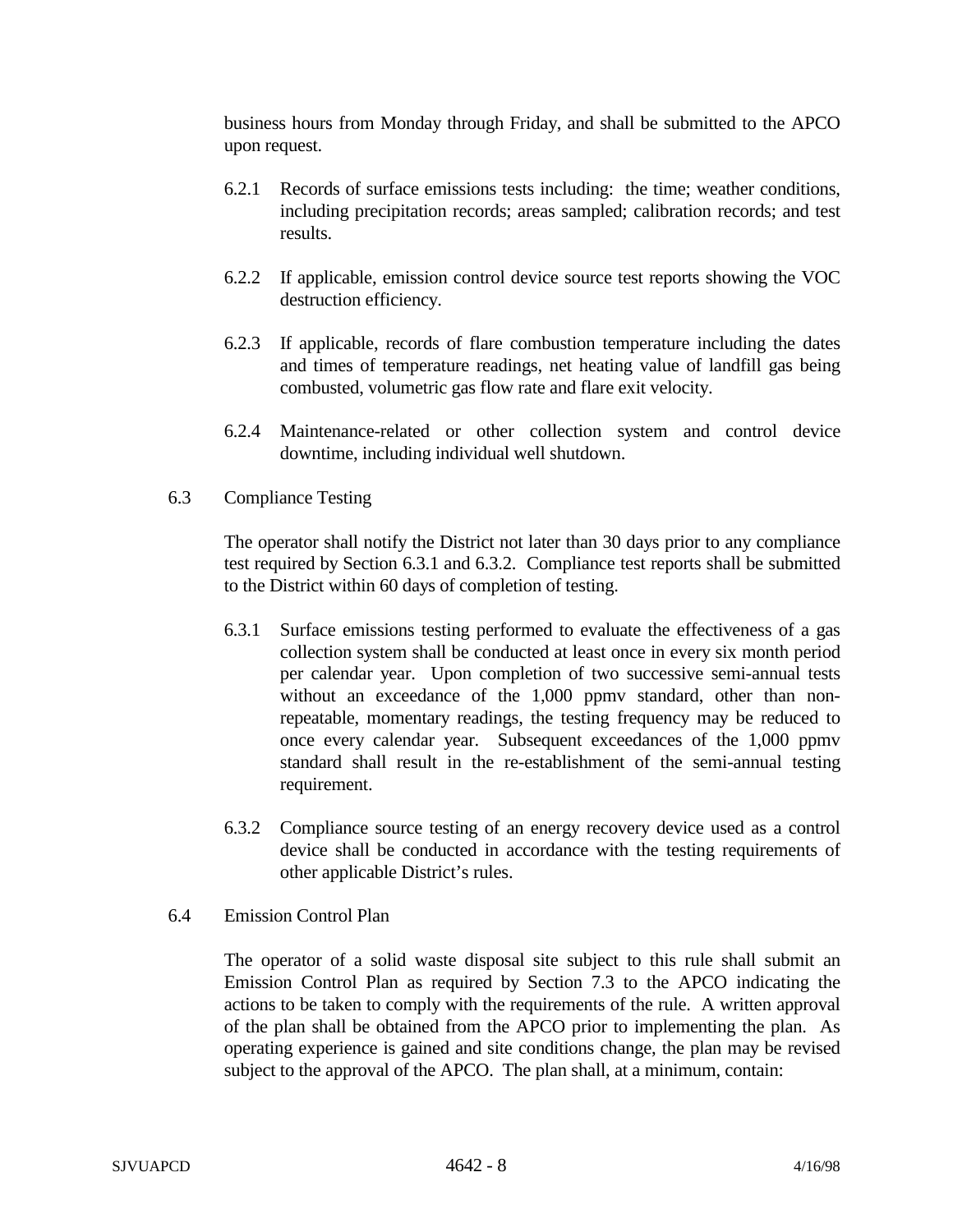- 6.4.1 An engineering evaluation of the expected landfill gas generation rate and design specifications which demonstrate that the gas collection system will meet the requirements of this rule;
- 6.4.2 A map showing the location, spacing, and depths of extraction wells or trenches, and the direction of flow through the header system to the control device;
- 6.4.3 A map showing the areas with steep slopes and other safety hazards to personnel performing the surface emissions testing. A brief explanation of these hazards must be given;
- 6.4.4 Locations of sampling probes;
- 6.4.5 A schedule detailing inspection and maintenance intervals. The schedule must include the dates and durations of expected system shutdowns as well as the work or maintenance expected;
- 6.4.6 Written justification for less than continuous operation of the gas collection system;
- 6.4.7 Operating procedures including system start-up, balancing, routine maintenance, and shutdown;
- 6.4.8 Qualifications and training requirements for all on-site personnel;
- 6.4.9 A description of techniques used to ensure that excess vacuum and gas withdrawal resulting in air intrusion into the landfill are minimized.
- 7.0 Compliance Schedule
	- 7.1 By July 20, 1996, the operator shall submit a Surface Emissions Testing Protocol to the APCO for approval.
	- 7.2 Within 12 months after approval of the Surface Emission Testing Protocol by the APCO, the operator shall achieve full compliance with the requirements of this rule.
	- 7.3 If any two (2) or more surface emissions tests exceed the 1,000 ppmv standard, the operator shall:
		- 7.3.1 submit an Emission Control Plan and a complete application for Authority to Construct, if necessary, within 12 months from the date of the second test failure;